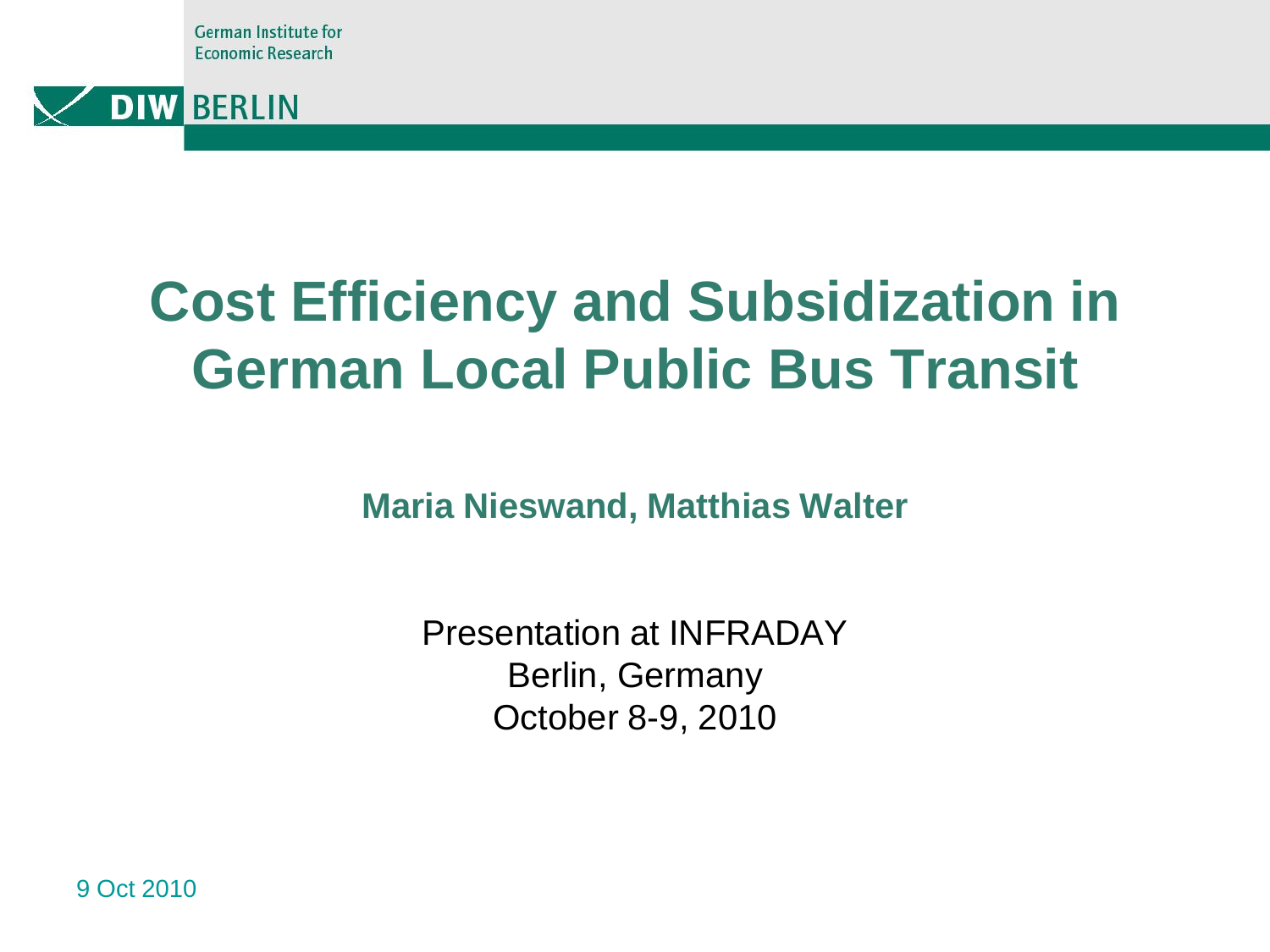## Analysis of German Local Public Bus Transit Companies

#### **Context**

- Public transport is a service of general interest
- Commonly unprofitability of these services is presumed
- In Germany, public financing of the public transit in total results in about 13 billion Euros each year

#### **Hypothesis**

- Specific forms of subsidies are firm-influenceable
- $\rightarrow$  These subsidies directly affect the (cost) efficiency of operators
- $\rightarrow$  Operators perform better when these subsidies are low

#### **Approach**

- Stochastic Frontier Analysis, cost function, panel data
- Include firm-influenceable subsidies as heteroscedastic variable into the one-sided inefficiency term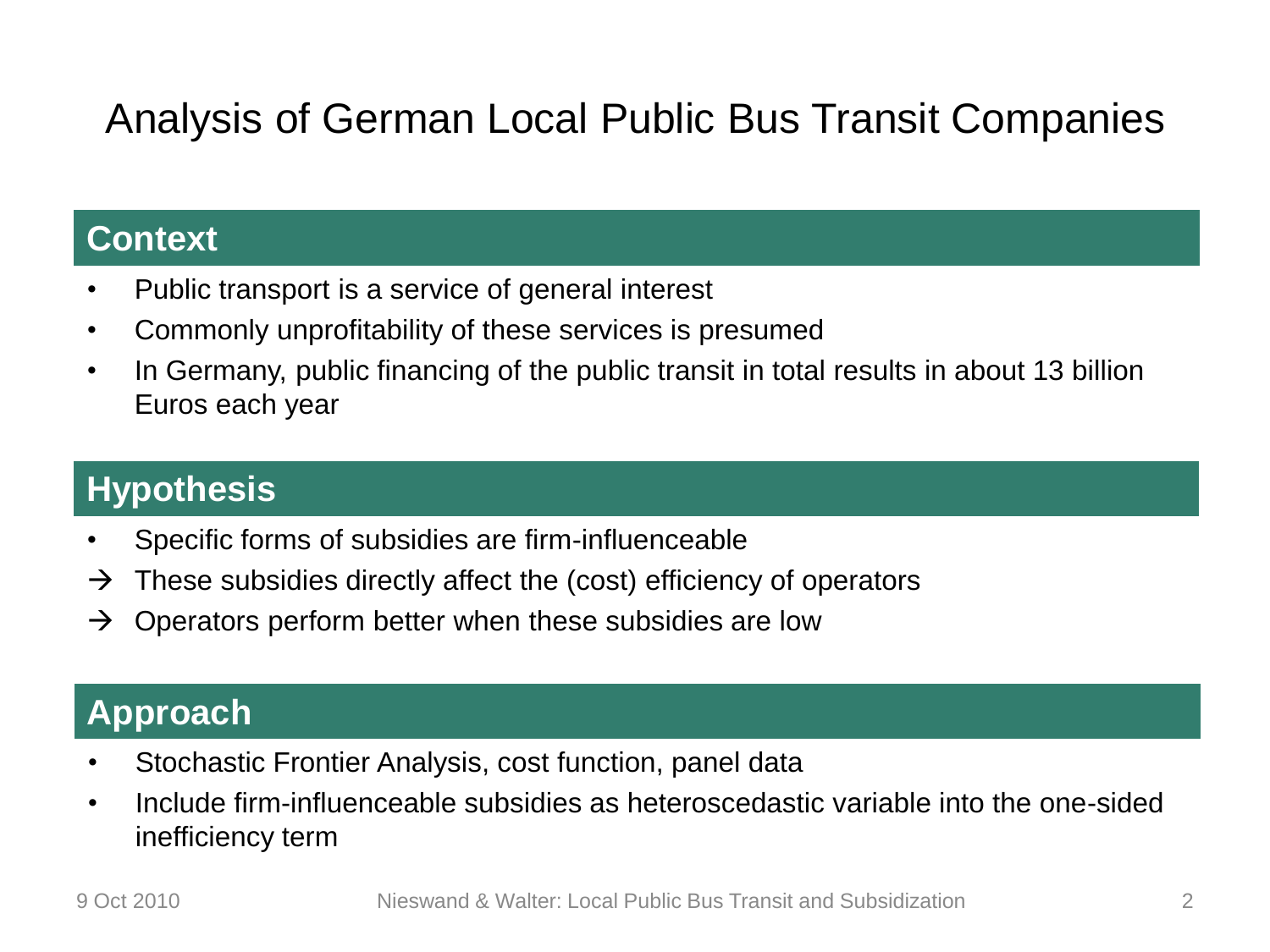

- 1. Introduction
- 2. Model specification and data
- 3. Results
- 4. Conclusions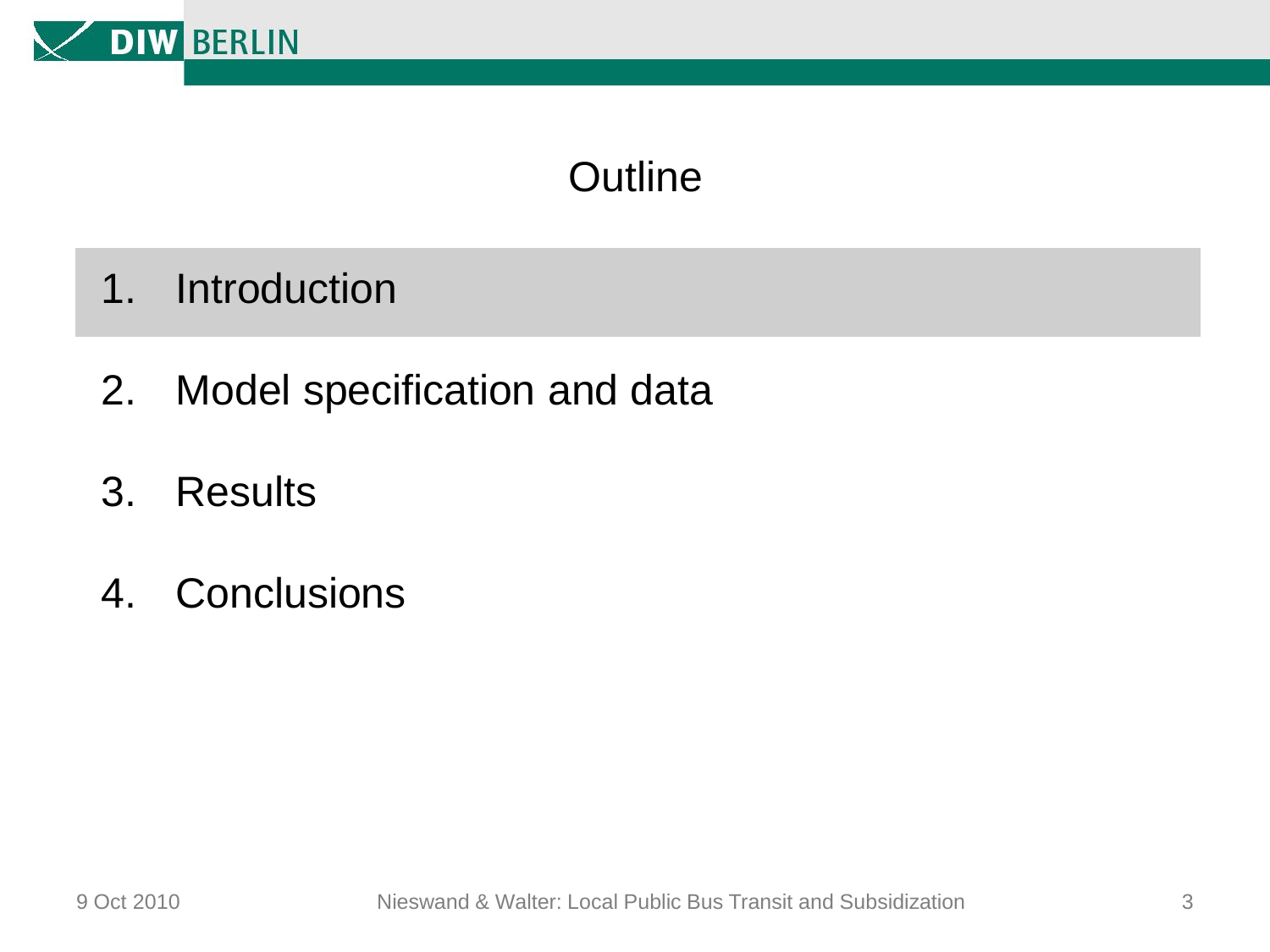

#### The German Local Public Bus Transit

- Public transit is an important component of population mobility
- Bus companies supply more than two-thirds of the demand for general local public transportation (notably in rural areas)
- High market fragmentation, several hundreds of operators
- Dominantly publicly owned
- Average degree of cost coverage increased over the last decade (about 70%), the sector depends heavily on subsidies

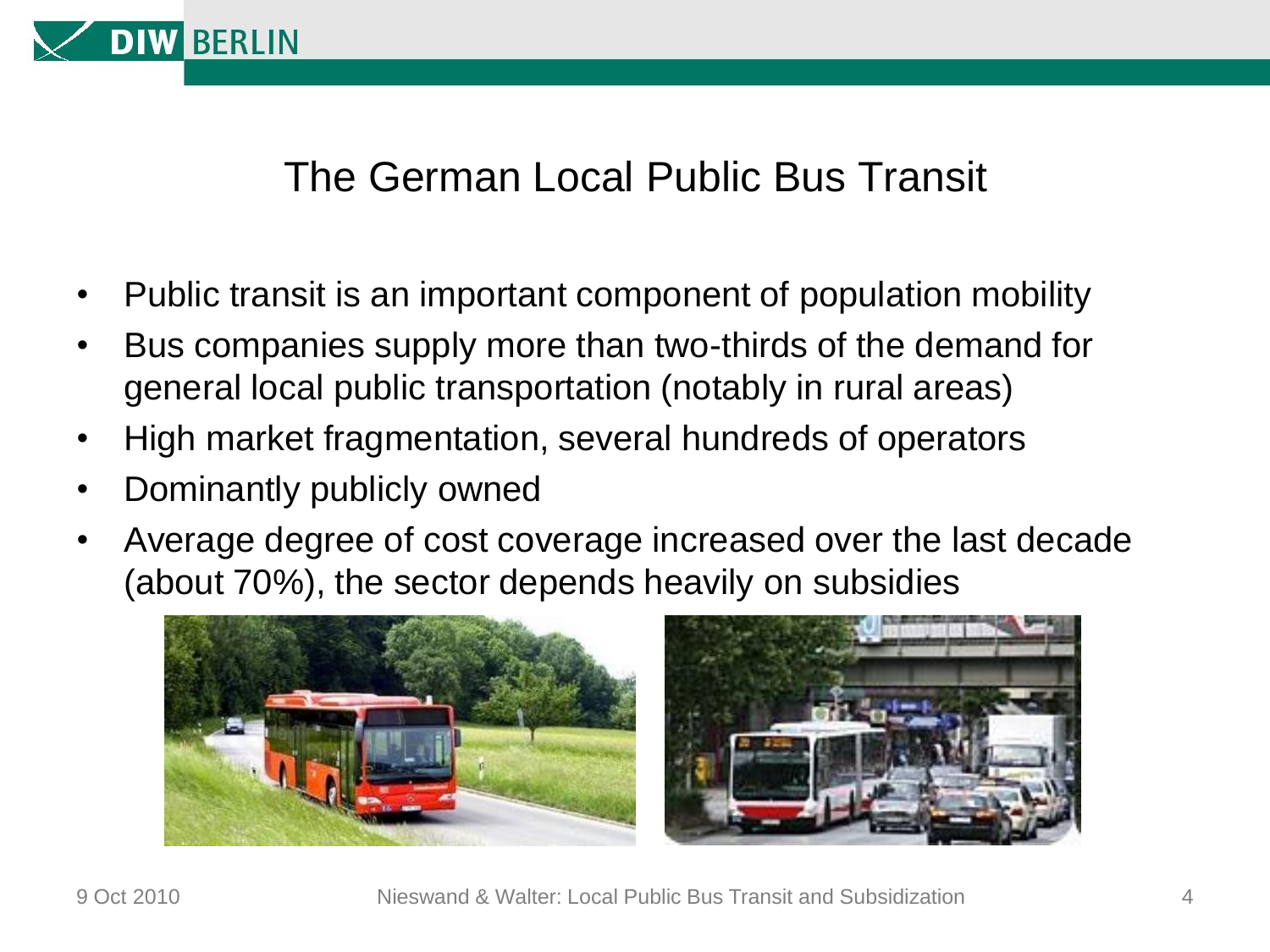

### The German Financing System for Local Public Bus Transit



- Deficits, i.e. negative revenues from ordinary activities, can/must be balanced by shareholders (i.e. "loss absorption")
- We theorize these payments to be **firm-influenceable**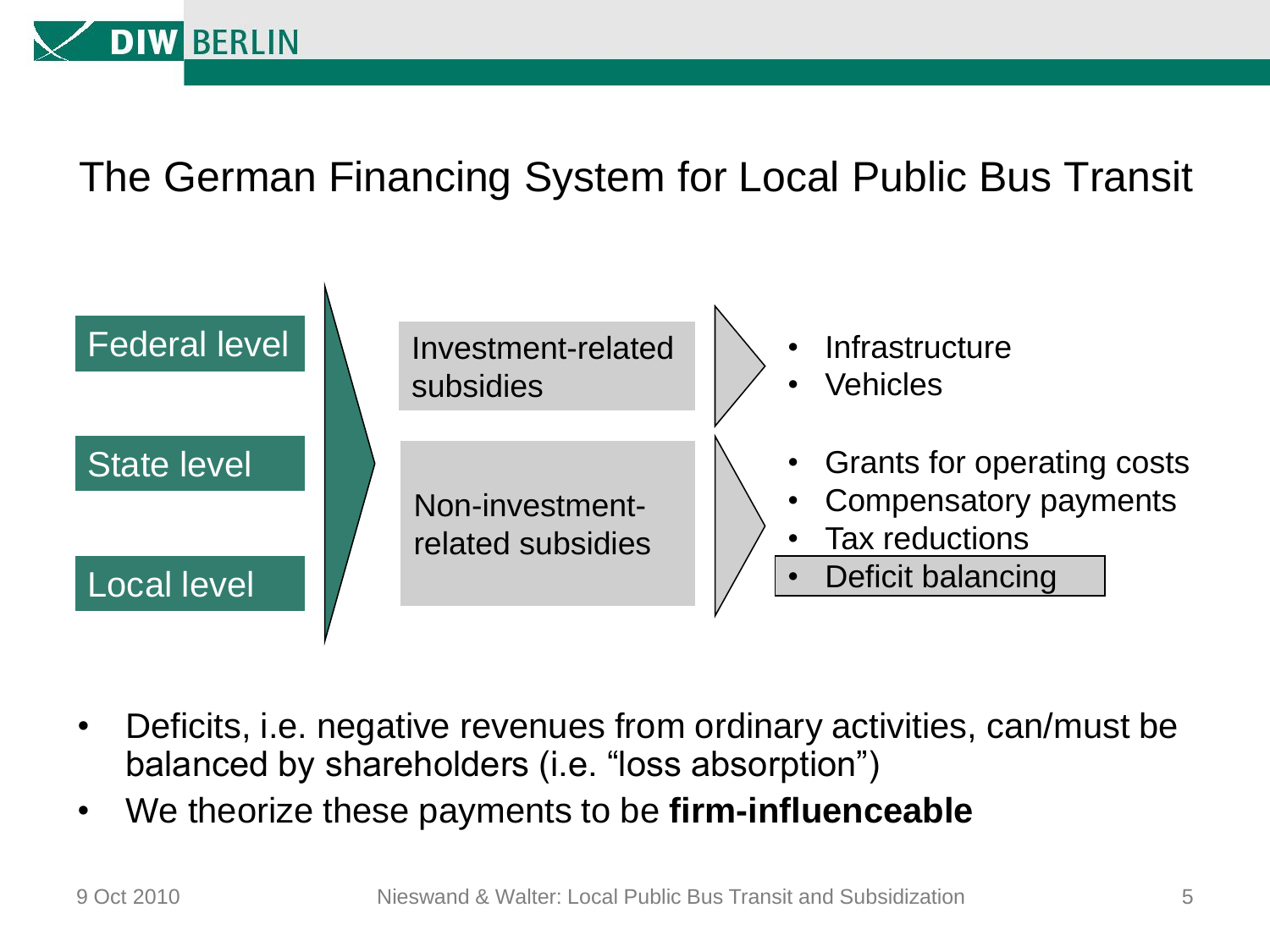

### Justification of Subsidies in Local Public Bus Transit

- Deficitary situation originates in the growing private car utilization during the second half of the  $20<sup>th</sup>$  century
- Justifying arguments (Vickery 1980, Karlaftis and McCarthy 1998, Button 1993)
	- Economies of scale (marginal costs lower that average costs)
	- Subsidies to competing modes
	- Social requirements
	- Second-best instrument to address urban transit externalities (with the purpose to shift demand from private towards public transportation)
- Empirical evidence for cost-harming effects (see e.g., Karlaftis and McCarthy 1998, Bly et al. 1980, Bly and Oldfield 1986), the lower the governmental level is the lower are the cost-increasing effects (e.g., Anderson 1983)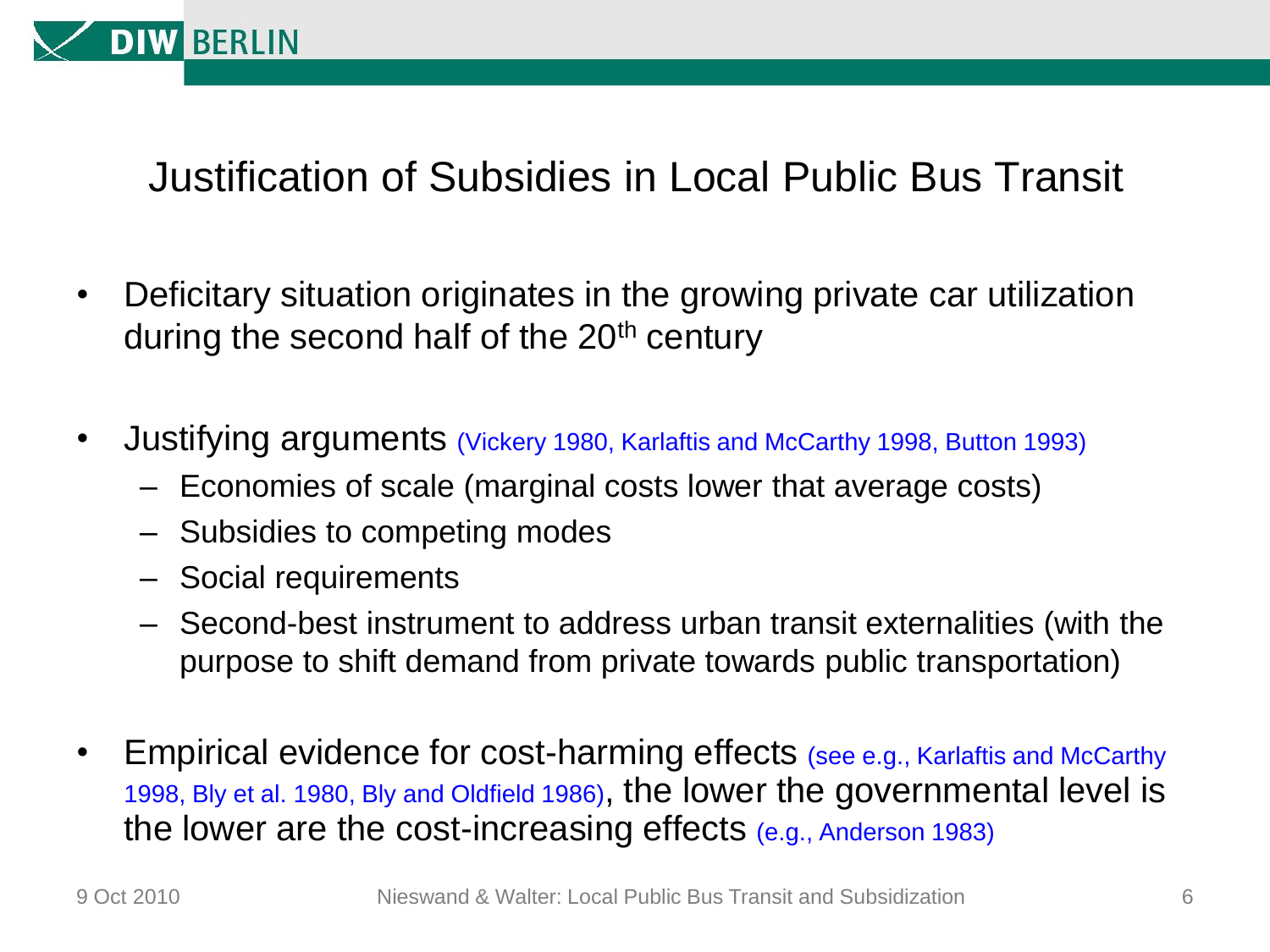

## Empirical Evidence on Subsidies in Local Public Bus Transit

- Empirical evidence from frontier analysis (for review, see e.g., De Borger and Kerstens 2008)
	- Shares by low-governmental bodies in subsidizing deficits and the amount of compensatory payments positively affects cost efficiency, (OLS regression) (Filippini et al. 1992)
	- Subsidies improve technical efficiency (subsidies are included as additional independent variables in DEA framework) (Obeng 1994)
	- Subsidies negatively affect technical efficiency (Tobit regression on nonparametric efficiency estimates) (Kerstens 1996)
	- No effects of operating and capital subsidies on allocative inefficiency between labor and capitol, (regression analysis) (Sakano and Obeng 1995)
	- Allocative inefficiency mainly due to firm internal factors not (only) subsidies, subsidies contribute to excess use of fuel and labor over capital, (net-of-subsidies cost minimization) (Sakano et al. 1997)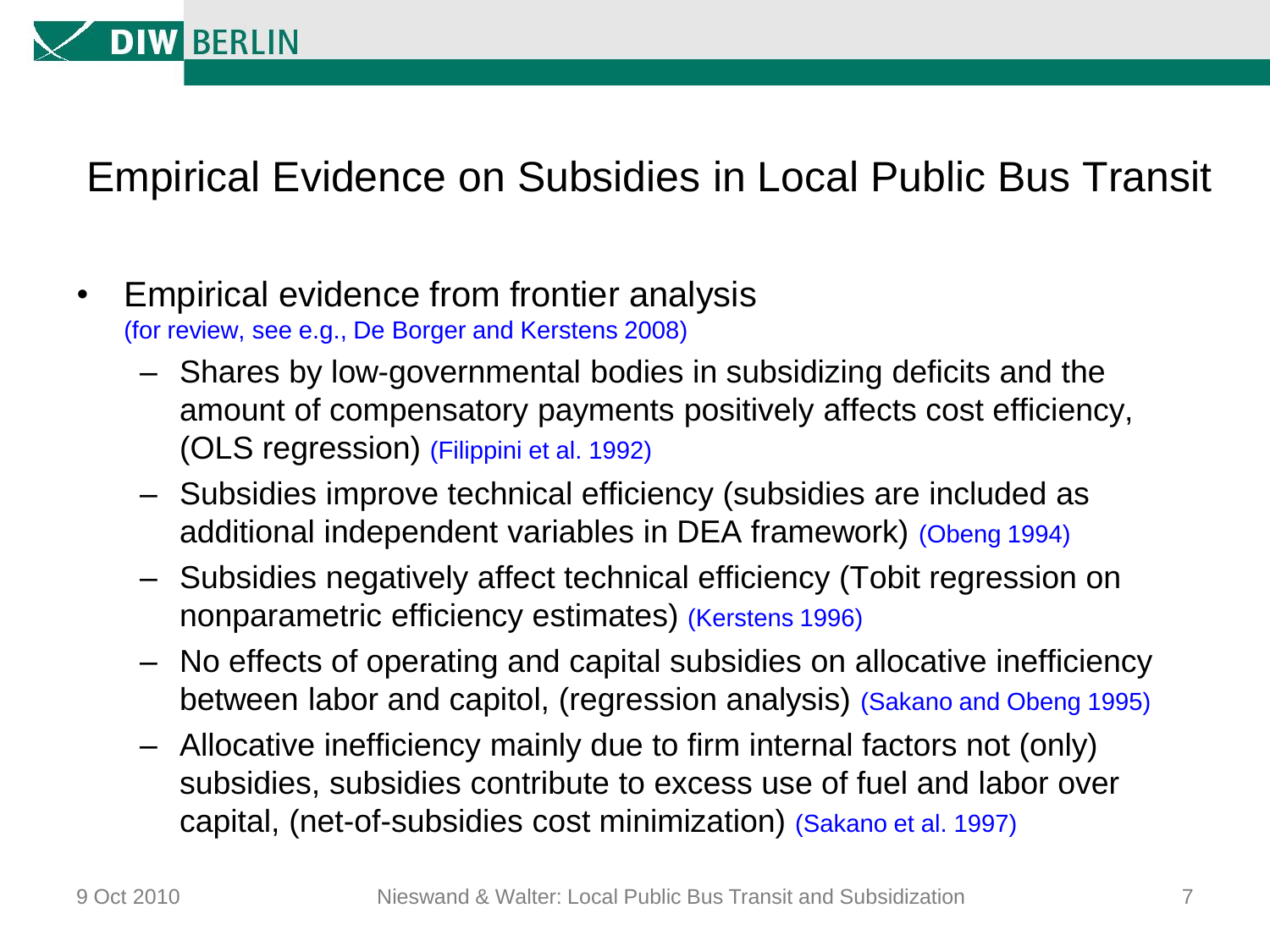

- 1. Introduction
- 2. Model specification and data
- 3. Results
- 4. Conclusions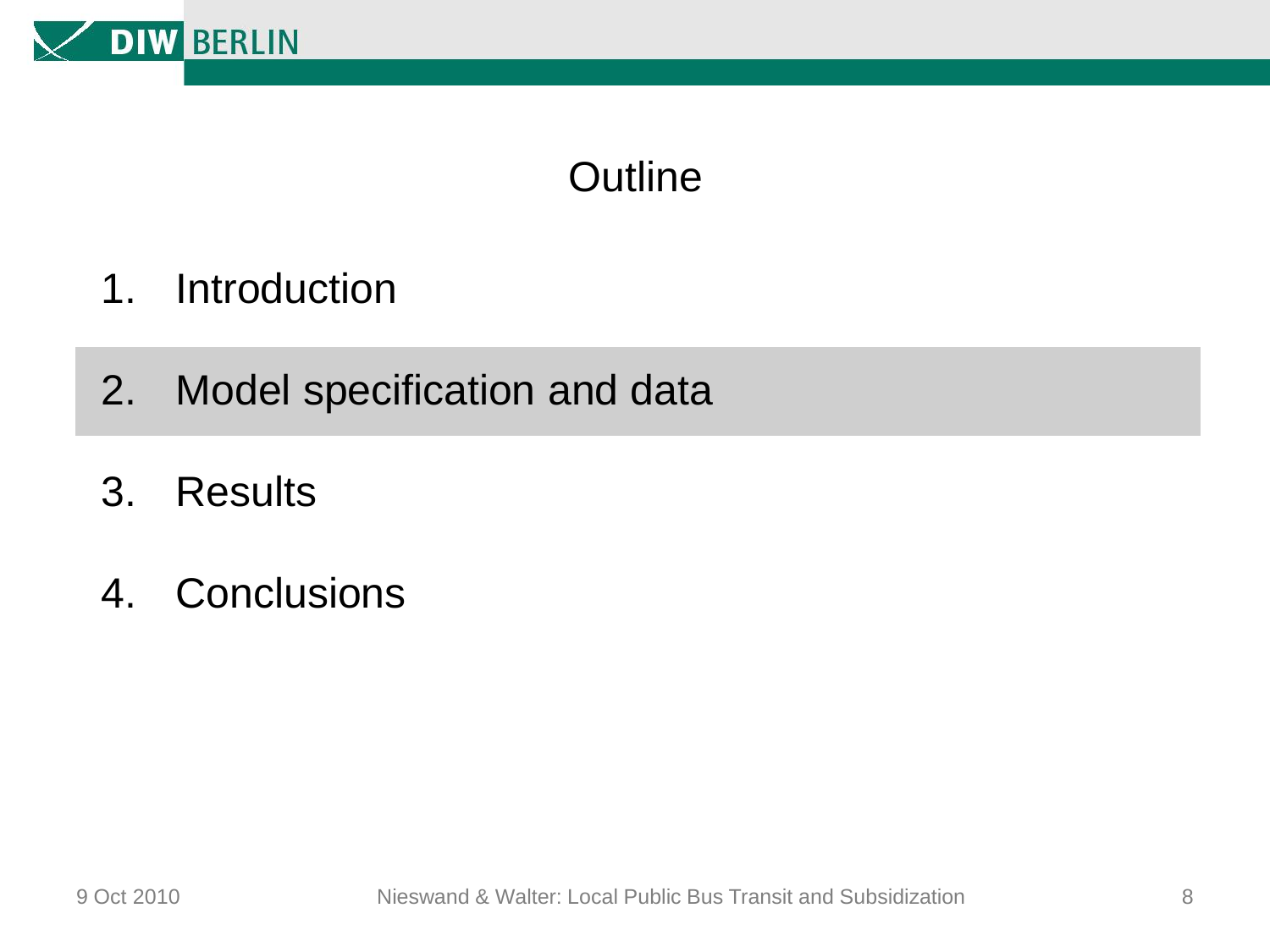

### Cost Model

$$
C = f(Y, p_K, p_L, di, D_{\text{east}}, t)
$$

where

- C … total costs
- Y … output measure (seat-kilometers)
- $p_{K}$  ... factor price for capital
- $p_1$   $\ldots$  factor price for labor
- di … density index (population in operating area per km of network)
- D<sub>east</sub> ... Dummy for companies operating in Newly formed German States
- t … linear time trend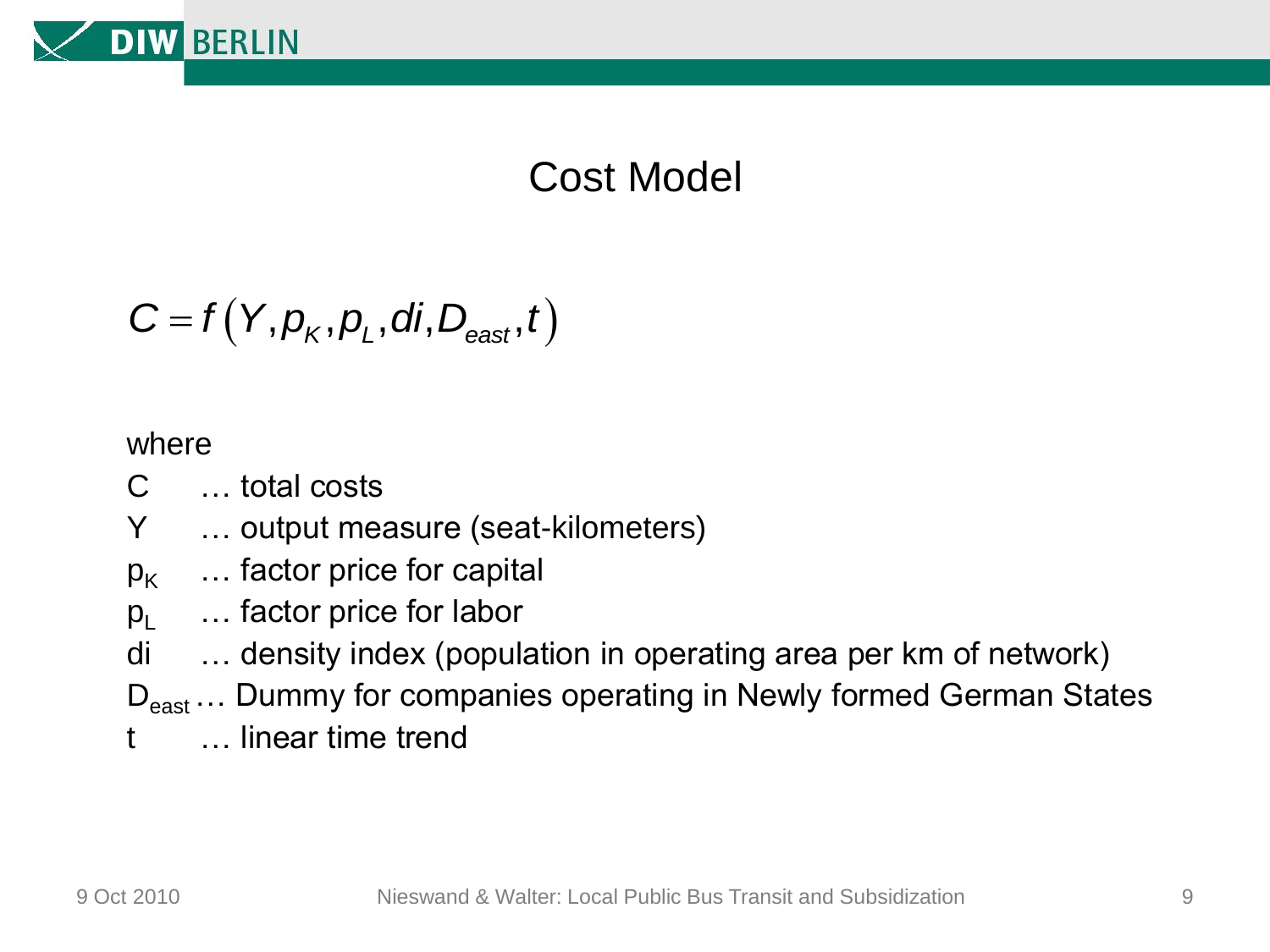

#### Translog Cost Function

- Translog cost function with approximation around the mean
- Imposition of linear homogeneity through dividing by a factor price
- Deterministic part of the function:

Deterministic part of the function:  
\n
$$
\ln\left(\frac{C_{it}}{P_{L_{it}}}\right) = \ln C_{it}^{*} = \alpha_{0} + \beta_{Y} \ln Y_{it} + \beta_{p_{K}} \ln\left(\frac{P_{K_{it}}}{P_{L_{it}}}\right)
$$
\n
$$
+ \frac{1}{2} \left(\beta_{YY} \left(\ln Y_{it}\right)^{2} + \beta_{p_{K}p_{K}} \left(\ln \frac{P_{K_{it}}}{P_{L_{it}}}\right)^{2}\right)
$$
\n
$$
+ \beta_{YpK} \ln Y_{it} \frac{P_{K_{it}}}{P_{L_{it}}} + \beta_{di} di_{it} + \beta_{D_{\text{east}}} D_{\text{east}} + \beta_{t} t
$$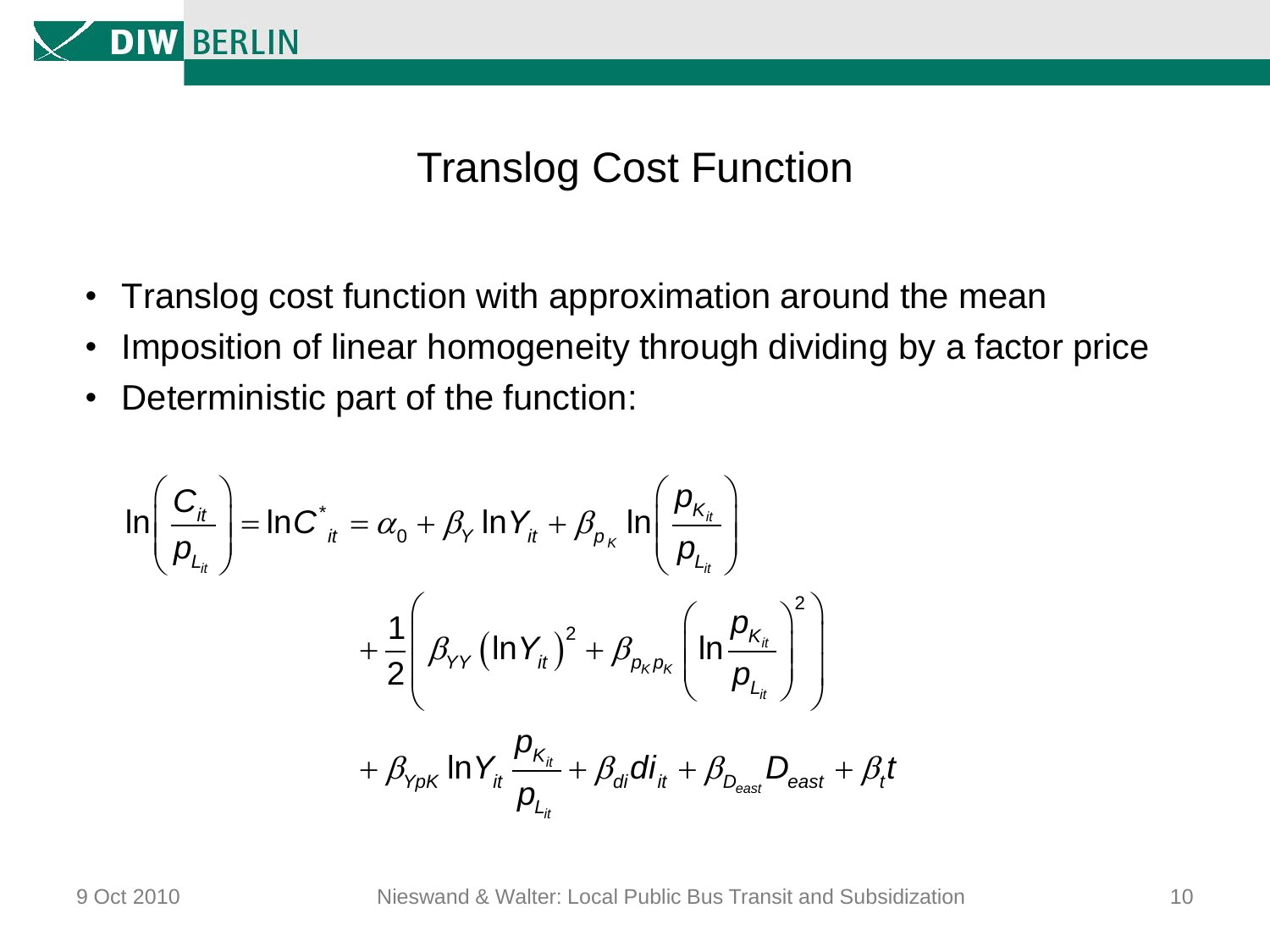

## Econometric Models

• True Random Effects Model (TRE) (Greene 2004, 2005)<br>  $ln C_{i}^{*} = \alpha_0 + \alpha_i + \beta_{i} Y_{it} + \beta_{p_K} p_{K_{it}}^{*} + ... + V_{it} + U_{it}$ e Random Effects Model (TRE) (Greene<br>InC<sup>\*</sup><sub>it</sub> =  $\alpha_0 + \alpha_i + \beta_{\gamma} Y_{it} + \beta_{\rho_K} p_{K_{it}}^* + ... + v_{it} + u_{it}$ 



with  $\beta_{\gamma} \sim N \left[ \beta_{\gamma}, {\sigma_{\beta_{\gamma}}}^2 \right],$ 

 $\beta_{p_{\kappa}} \thicksim N\left[\beta_{p_{\kappa}}, \sigma_{\beta_{p_{\kappa}}}^2\right]$ 

Heteroscedasticity in one-sided inefficiency term

- Managerial determinants, i.e. factors under the control of firms
- Theorized to be firm-influenceable "**subsidies" (subsidy ratio z<sup>1</sup> )** Bhattacharyya et al. 1995, Hadri et al. 2003
- Random Parameters Model (RP) with randomized  $β<sub>Y</sub>$  and  $β<sub>pK</sub>$  $\mu$  Parameters Model (RP) with randomize<br>  $\ln C^*_{i_t} = \alpha_0 + \alpha_i + \beta_{iY} Y_{it} + \beta_{ip_K} p_{K_{it}}^* + ... + v_{it} + u_{it}$ **<sup>\*</sup><sub>it</sub> =**  $\alpha_0 + \alpha_i + \beta_i \gamma Y_{it} + \beta_{i\alpha_k} p_{K_i}$ **<sup>\*</sup> +... +**  $V_{it} + U_{it}$

Firm-specific optimal (reference) technology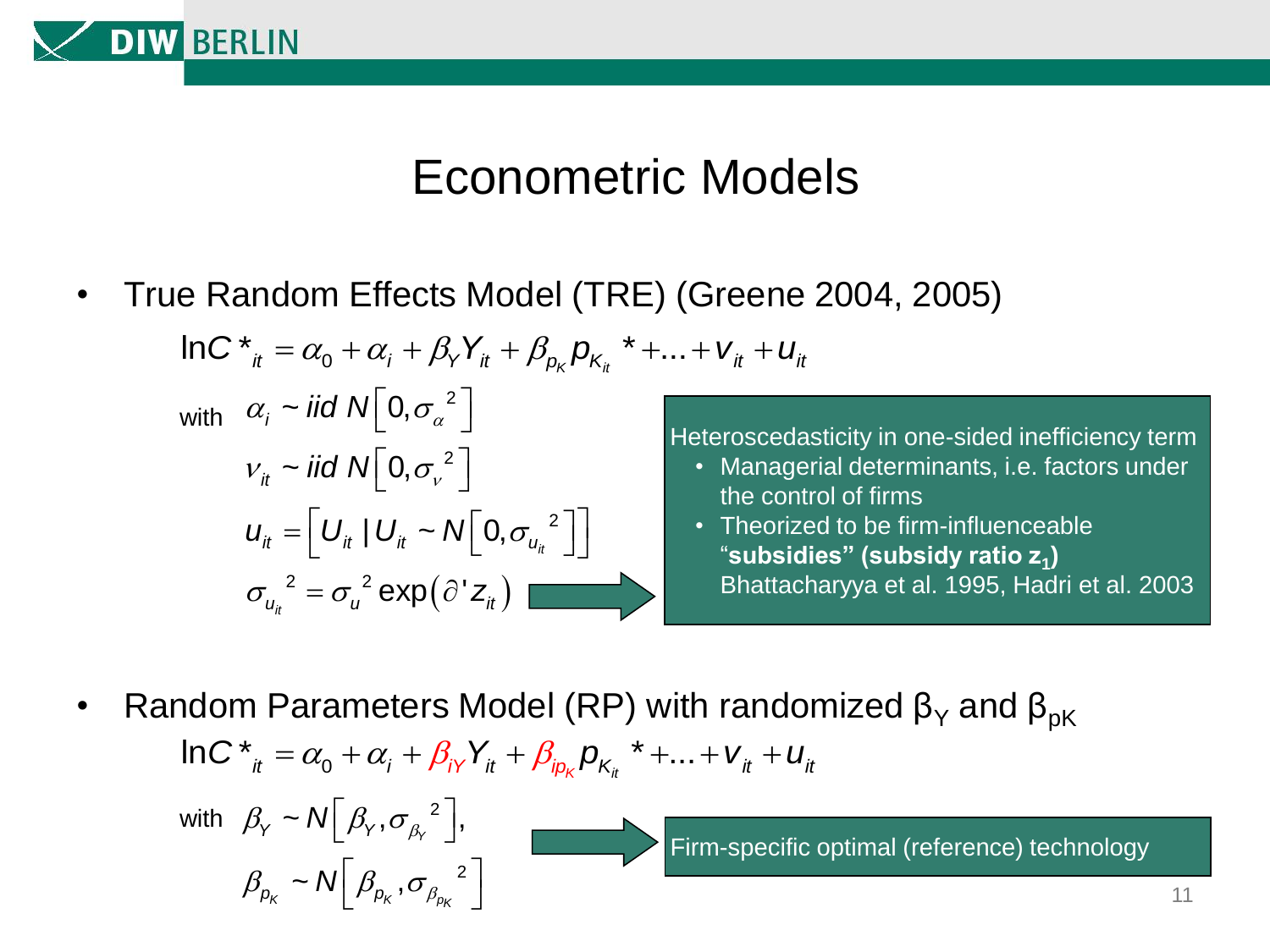![](_page_11_Picture_0.jpeg)

## Data

#### Table: Descriptive Statistics

| <b>Variable</b>                                  | <b>Mean</b> | Std. dev. | <b>Median</b> | <b>Min</b>       | <b>Max</b> |  |
|--------------------------------------------------|-------------|-----------|---------------|------------------|------------|--|
| Total costs (C) [m Euro] <sup>a</sup>            | 39.47       | 24.22     | 33.47         | 3.82             | 95.04      |  |
| Seat-kilometers (Y) [m km]                       | 750         | 423       | 719           | 55               | 1,870      |  |
| Labor price $(p_L)$ [Euro/ FTE] $^a$             | 46,896      | 11,566    | 46,689        | 10,693           | 86,243     |  |
| Capital price $(p_K)$ [Euro/seat] $^a$           | 1,360       | 590       | 1,237         | 568              | 3,517      |  |
| Density index (di) [head/km] b                   | 412         | 333       | 344           | 61               | 2,460      |  |
| Dummy East $(D_{\text{east}})^c$                 | 0.26        | 0.44      | $\bf{0}$      | $\boldsymbol{0}$ | 1          |  |
| Subsidy ratio $(z_1)^{a,d}$                      | 0.14        | 0.14      | 0.14          | $\bf{0}$         | 0.55       |  |
| Outsourcing share $(z_2)$ [percent] $e^$         | 22.63       | 16.21     | 17.58         | 2.16             | 76.52      |  |
| $N = 33$ , T = 12 (1997-2008), observation = 231 |             |           |               |                  |            |  |

 $^{\text{a}}$  Base year 2008  $^{\text{b}}$  Population in operating area per km of network length  $^{\text{c}}$  East = 1: Company operates in Eastern Federal States (59 observations), East = 0: Company operates in Western Federal States (172 observations)  $d$  Loss absorption in Euro/ total costs in Euro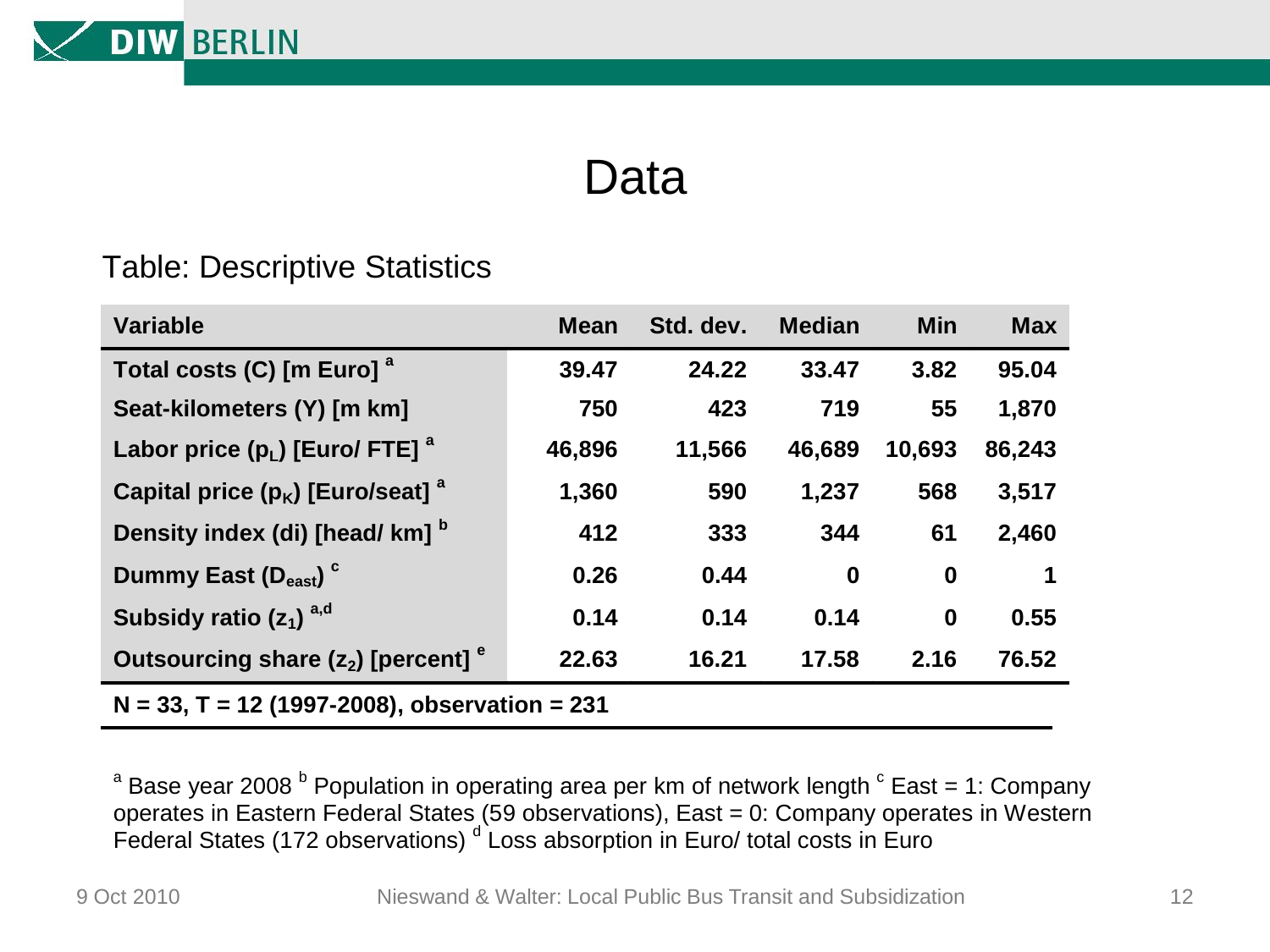![](_page_12_Picture_0.jpeg)

- 1. Introduction
- 2. Model specification and data
- 3. Results
- 4. Conclusions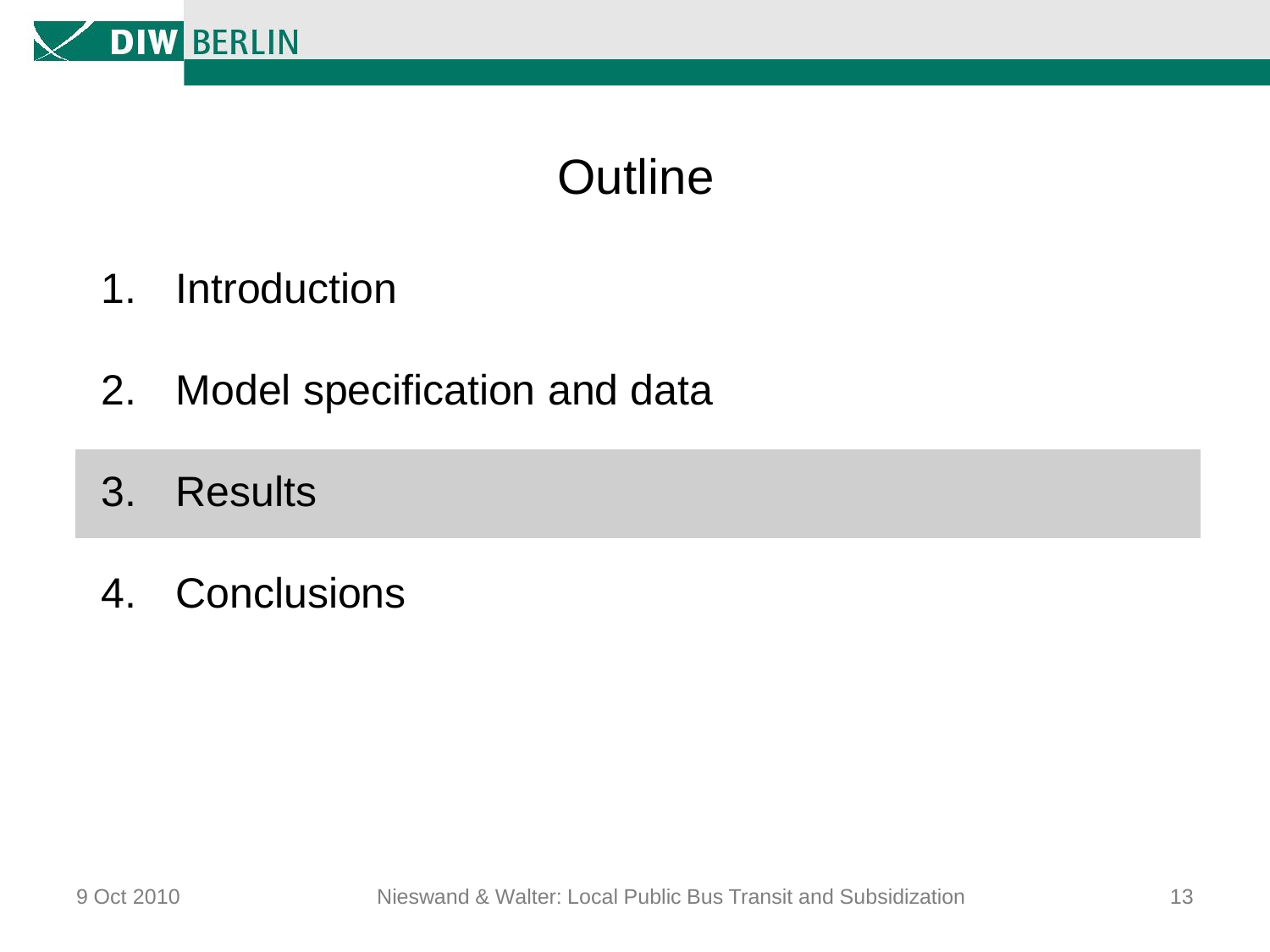![](_page_13_Picture_0.jpeg)

**DIW BERLIN** 

|                                                         |                                 | <b>TRE Model</b>         |          | <b>RP Model</b>             |          |  |  |  |
|---------------------------------------------------------|---------------------------------|--------------------------|----------|-----------------------------|----------|--|--|--|
| Variable                                                |                                 | Coefficient              | Std.Dev. | Coefficient                 | Std.Dev. |  |  |  |
| Parameters of the cost function                         |                                 |                          |          |                             |          |  |  |  |
| Constant                                                | $\alpha_i$                      | $-7.042$                 | 0.014    | $-6.970$                    | 0.011    |  |  |  |
| Std.dev. of $\alpha_i$                                  | $\sigma_{\alpha}$               | 0.246                    | 0.009    | 0.190                       | 0.006    |  |  |  |
| Output (Seat-km)                                        | $\beta_Y$                       | 0.457                    | 0.019    | 0.622                       | 0.013    |  |  |  |
| Std.dev. of output                                      | $\sigma_{y}$                    |                          |          | 0.263                       | 0.009    |  |  |  |
| Capital price                                           | $\beta_{pK}$                    | 0.413                    | 0.012    | 0.415                       | 0.011    |  |  |  |
| Std.dev. of prices                                      | $\sigma_{pK}$                   |                          |          | 0.320                       | 0.013    |  |  |  |
| Output $^2$                                             | $\beta_{YY}$                    | $-0.363$                 | 0.020    | $-0.215$                    | 0.015    |  |  |  |
| Capital price $2$                                       | $\beta_{\text{pKpK}}$           | 0.074                    | 0.019    | $-0.066$                    | 0.023    |  |  |  |
| Output * Capital price                                  | $\beta$ <sub>YpK</sub>          | $-0.285$                 | 0.021    | $-0.185$                    | 0.018    |  |  |  |
| Density index                                           | $\beta_{di}$                    | 0.042                    | 0.007    | 0.024                       | 0.006    |  |  |  |
| Dummy east                                              | $\beta_{\text{Deast}}$          | $-0.235$                 | 0.015    | $-0.238$                    | 0.014    |  |  |  |
| Linear time                                             | $\beta_t$                       | $-0.006$                 | 0.001    | $-0.011$                    | 0.001    |  |  |  |
| Parameters of the inefficiency function                 |                                 |                          |          |                             |          |  |  |  |
| Constant of $\sigma_u$                                  | $\delta_0$                      | $-4.348$ $\degree$       | 2.223    | $-4.567$                    | 1.675    |  |  |  |
| Subsidies ratio                                         | $\delta_{z1}$                   | 1.681                    | 0.799    | 1.906                       | 0.625    |  |  |  |
| Std.dev. of v                                           | $\sigma_{v}$                    | 0.066                    | 0.002    | 0.043                       | 0.001    |  |  |  |
| Lambda                                                  | $\sigma_{\rm u}/\sigma_{\rm v}$ | 0.326                    |          | 0.483                       |          |  |  |  |
| Wald test H <sub>0</sub> : $\delta_0 = \delta_{z1} = 0$ |                                 | 5.533 (p-value = $0.063$ |          | 13.879 (p-value = $0.001$ ) |          |  |  |  |
| Loglikelihood function                                  |                                 | 218                      |          | 263                         |          |  |  |  |

Note: \*\*\* indicates a significance level of 1%, \*\* indicates a significance level of 5%, and \* indicates a significance level of 10%.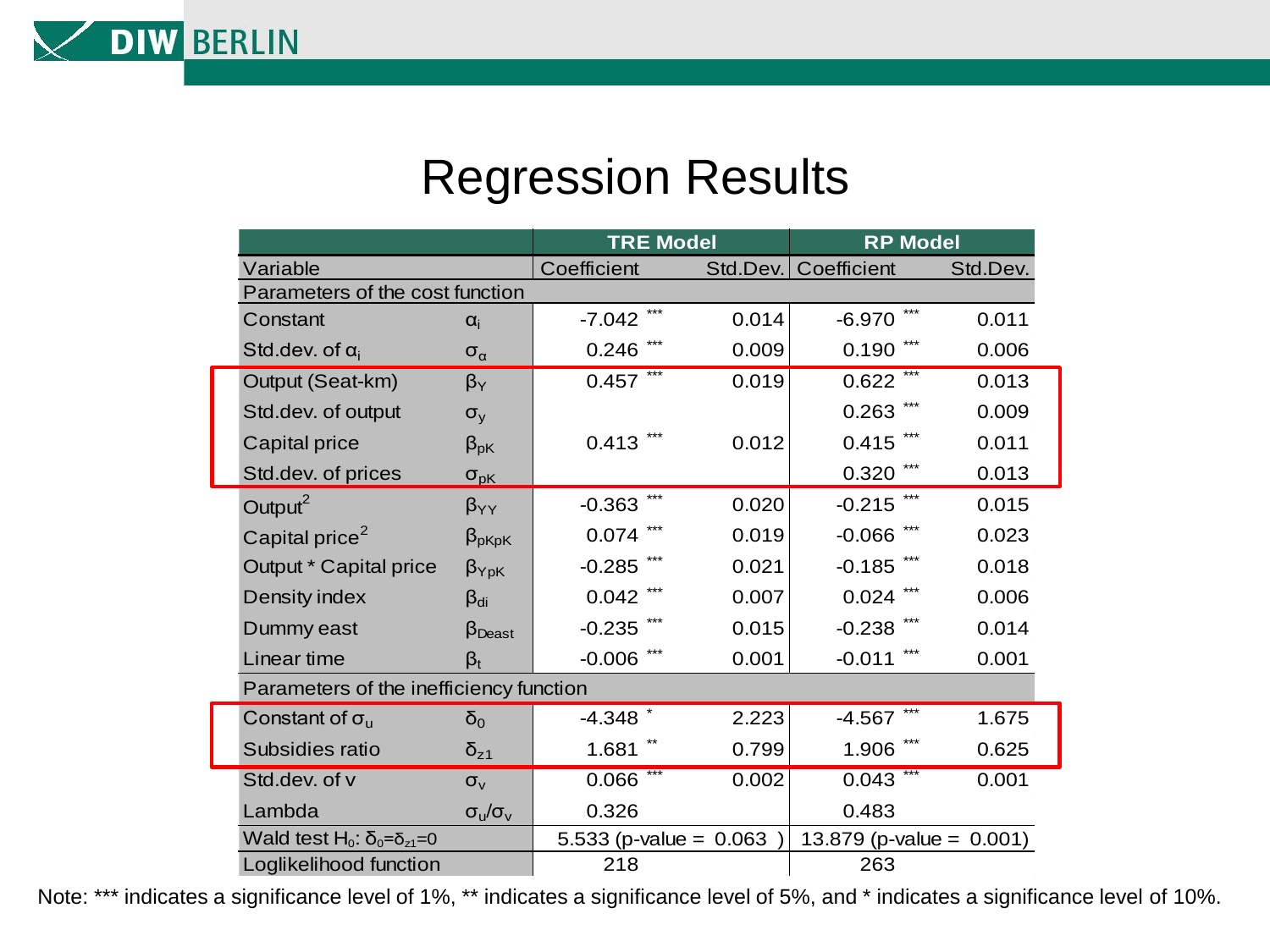![](_page_14_Picture_0.jpeg)

## Cost Efficiency Estimates

Table: Descriptive Statistics of Cost Efficiency Estimates

| <b>Model</b>            | <b>Mean</b> | <b>Median</b> | Std.Dev. | Min    |        | 25% quantile 75% quantile | <b>Max</b> |
|-------------------------|-------------|---------------|----------|--------|--------|---------------------------|------------|
| TRE Model 92.14% 93.98% |             |               | 5.82%    | 69.08% | 89.34% | 96.66%                    | 98.86%     |
| RP Model 92.80% 93.68%  |             |               | 4.75%    | 65.99% | 90.98% | 96.07%                    | 98.73%     |

#### Figure: Cost Efficiency and Firm Size

![](_page_14_Figure_5.jpeg)

- Larger firms benefit from flexible technology
- No clear indication for size-related differences of performance
- TRE Model misses important information on the technology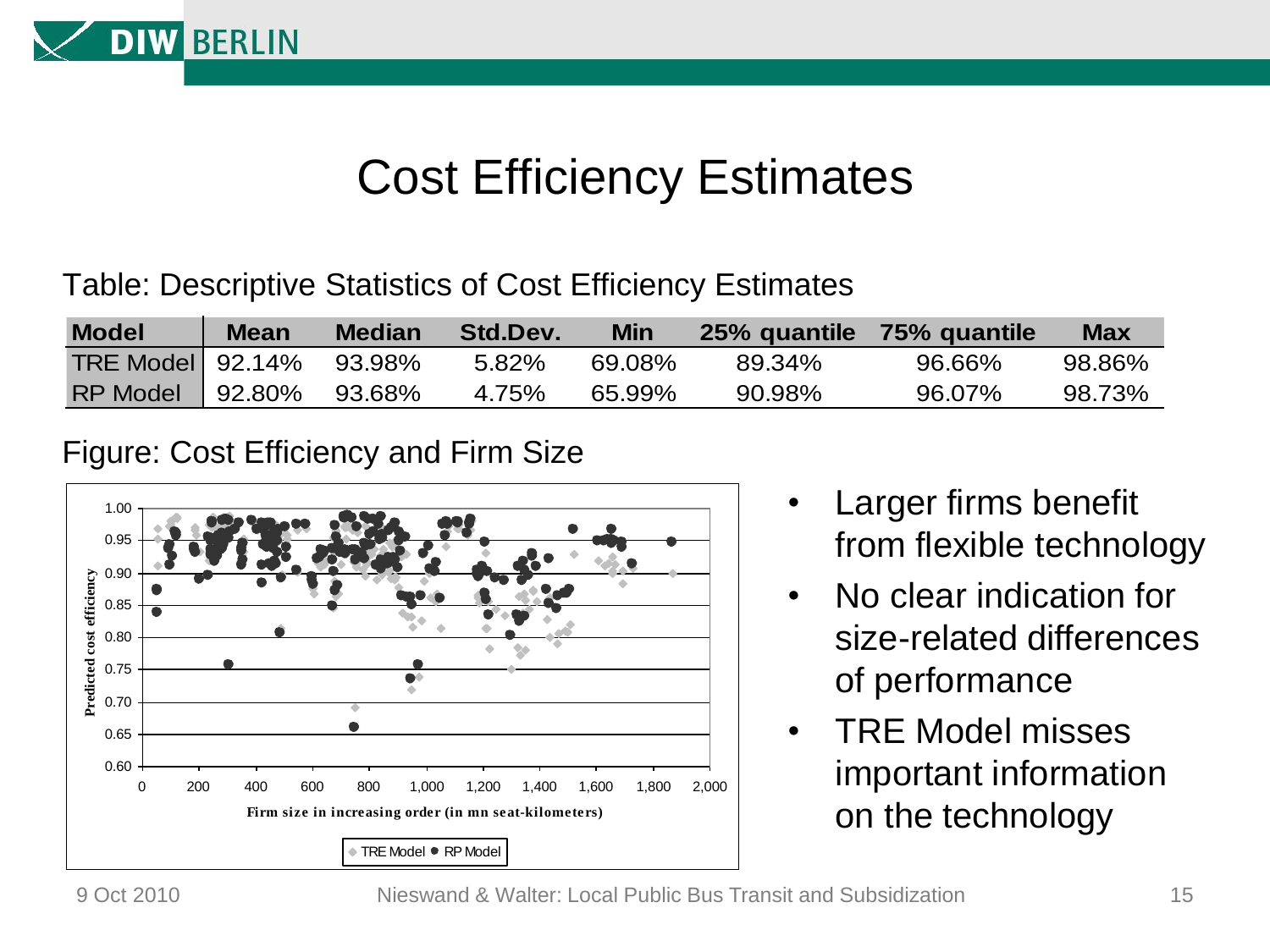![](_page_15_Picture_0.jpeg)

## Cost Efficiency and Subsidization

• Welch test compares the mean cost efficiency of two groups:

group 1 = no subsidies  $(z_1 = 0)$ 

group 2 = subsidies are positive  $(z_1 > 0)$ 

• Non-subsidized firms significantly perform better

#### Table: Welch Test on Group Mean Cost

|                                    |                 | <b>TRE Model</b> |               | <b>RP Model</b> |               |
|------------------------------------|-----------------|------------------|---------------|-----------------|---------------|
|                                    | Group size      |                  | Mean Std.Dev. |                 | Mean Std.Dev. |
| Overall mean efficiency            | 231             | 92.14%           |               | 5.82% 92.80%    | 4.75%         |
| Mean cost efficiency for group 1*  | 95 <sub>1</sub> | 93.22%           |               | $0.50\%$ 94.23% | 3.69%         |
| Mean cost efficiency for group 2** | 1361            | 91.39%           |               | $0.54\%$ 91.81% | 0.44%         |
| t-value                            |                 | 2.484            |               | 4.171           |               |
| p-value                            |                 | 0.014            |               | 0.000           |               |

Note:  $^*$  indicates that the subsidy ratio  $\mathsf{z}_1$  equals zero.  $^{**}$  indicates that the subsidy ratio  $\mathsf{z}_1$  is greater than zero.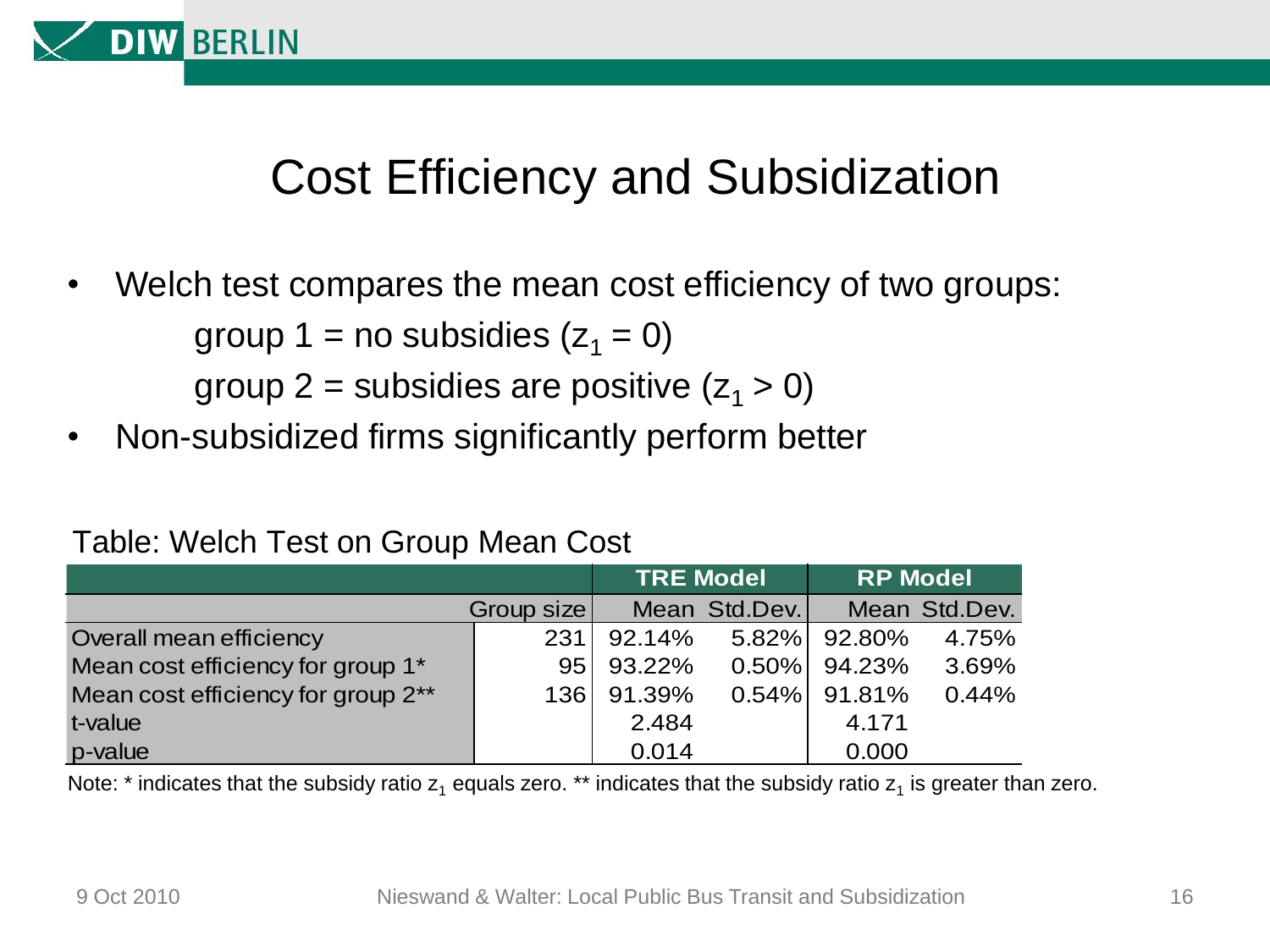![](_page_16_Picture_0.jpeg)

- 1. Introduction
- 2. Model specification and data
- 3. Results
- 4. Conclusions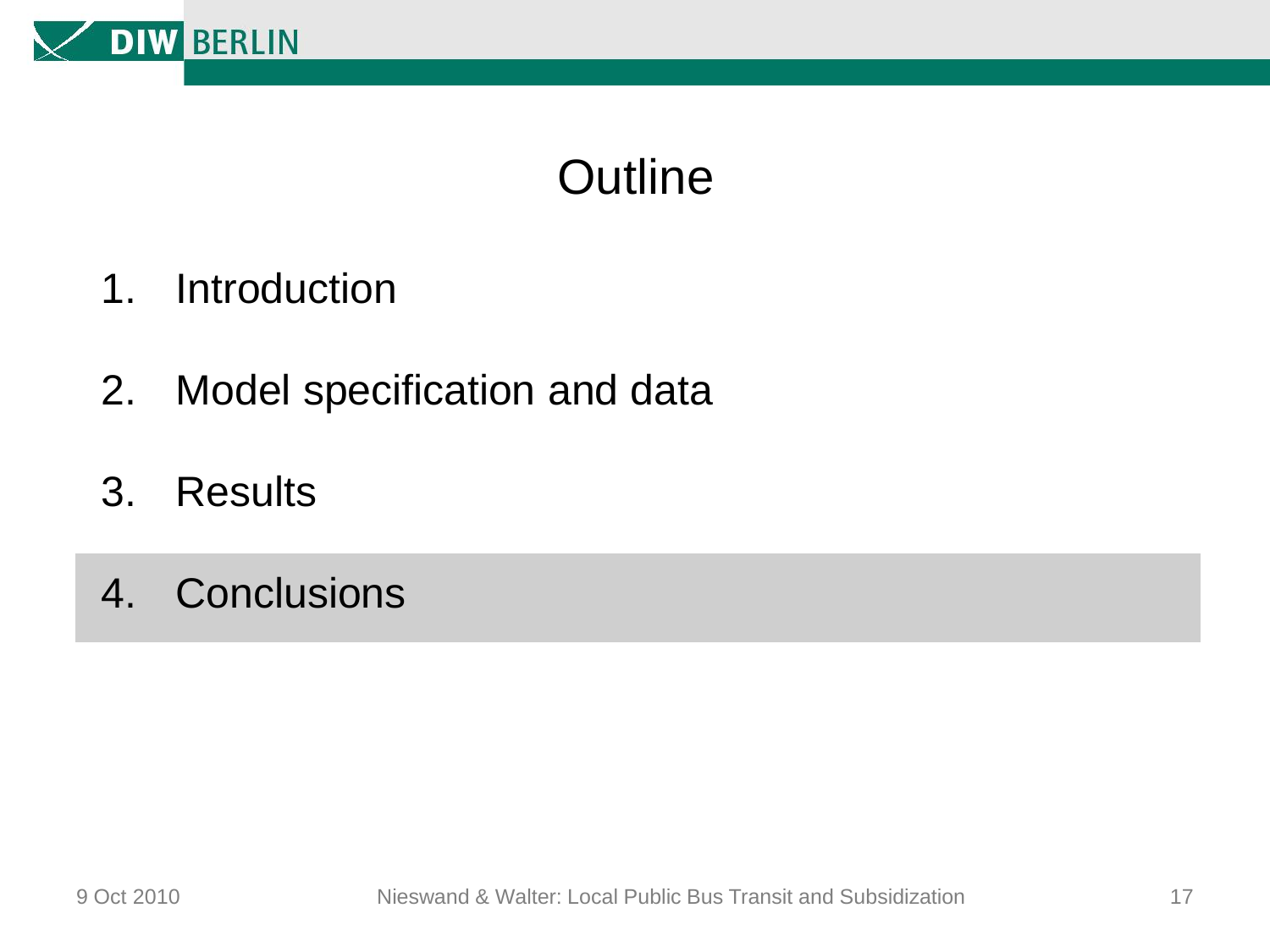![](_page_17_Picture_0.jpeg)

## Conclusion

- Non-subsidized companies perform better in terms of cost efficiency  $\rightarrow$  Can function as a regulatory tool to decrease subsidies and public budgets
- Other options for reductions in subsidies  $\rightarrow$  Bind deficit payments to key performance indicators  $\rightarrow$  Incentivize payments for managers more intense to give them a natural reason of cost efficiency compliance  $\rightarrow$  Stronger involvement of private sector
- Reference technologies vary across operators  $\rightarrow$  Variations in optimal marginal costs and optimal input combinations are present
	- $\rightarrow$  Important information for comparing performance